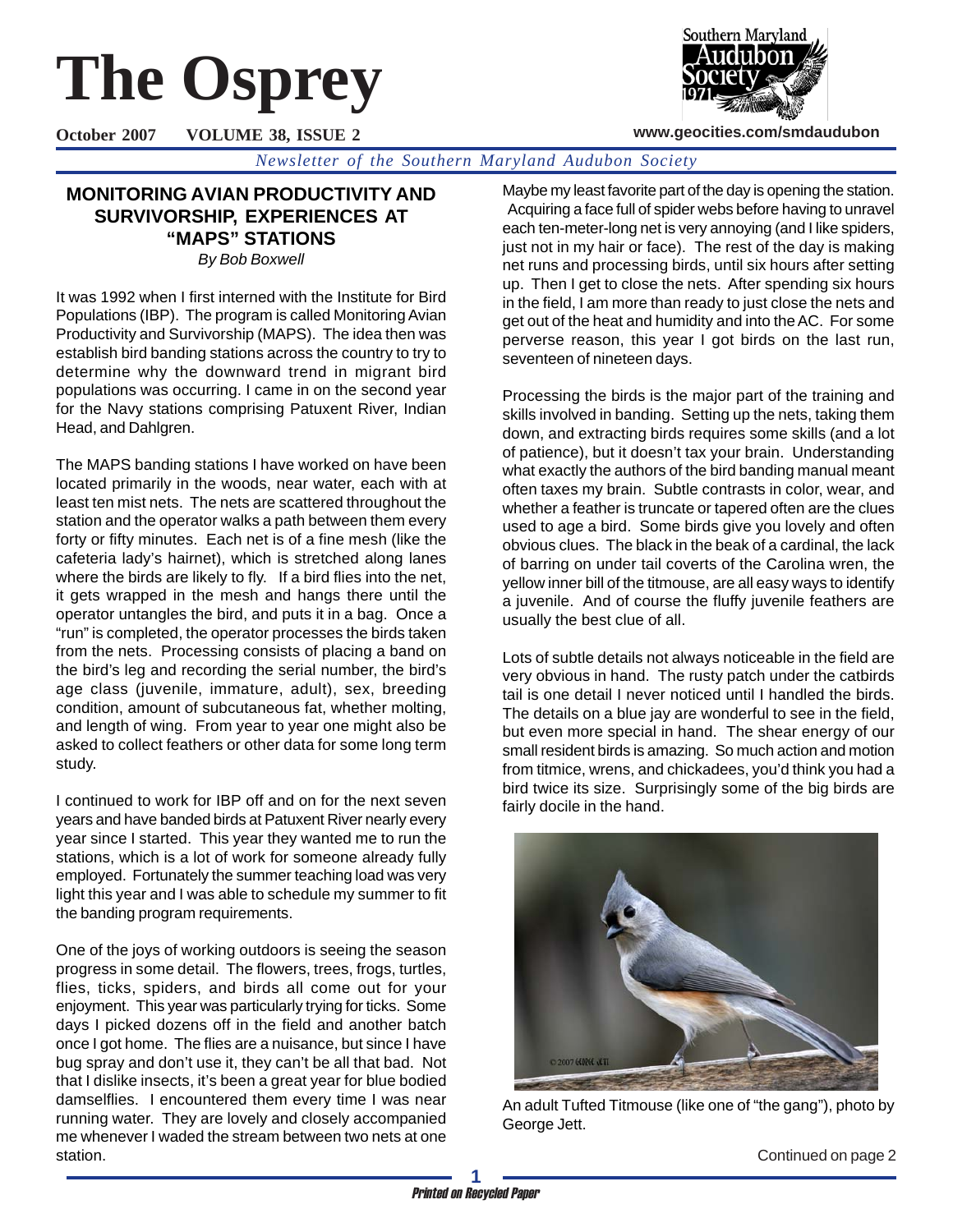Speaking of titmice, they have been the most active of the birds this year. Always feisty in the net or in hand, this year a batch of juvenile birds ran wild on me. My first encounter with this group was at net one on the upland station. I could hear the bird screaming as I approached the net. Apparently so could about a dozen other birds all ranting and scolding as I worked on extracting the first titmouse. I felt a thud, then another. Two more titmice had joined the two already entangled. A chickadee buzzed the net, but pulled back just in time. Ten minutes later I finally got the fifth bird out of the net and went on to finish the run. The five birds from that net comprised four juveniles, and an adult male. Two days later the gang shows up again at the other upland station. This time they had already lured a wren, a hairy woodpecker, and a red-eyed vireo into the net. Seven birds! Yikes! I only had five bags. Naturally the next net had two more birds. By the time I was done processing these guys, it was already ten minutes past closing time. This did make my best showing at this station, with 17 birds total for the day.

That number of birds makes for a long day. If you are really good you can process a bird in two minutes. My time is more like three or four. But this year we were sampling for UCLA on a study looking into avian flu. The MAPS stations were taking cloacal swabs and pulling tail feathers for each bird caught. Since the nasty version has not shown up in this country and it seems to prefer fowl, we are not at any great risk. And they give us hand disinfectant to use. The trouble is not so much the collecting of the data, as the recording of it. You have to label the tube, then write the date, band number, species, label number, breeding condition, age, and station for each bird. Now pull the feathers, stuff them in an envelope and record the date, species, band number, location, age, sex, and breeding condition. All this is in the less than ideal lab conditions often encountered outdoors. I have trouble enough keeping track of my tools, much less labels on a mini-test tube.

The heat, humidity, and bugs conspired to make the day difficult, but I know the real issue is my age. It was fifteen years ago when I first worked these stations and the trails haven't got any better. Between wading streams, ascending and descending hills, ducking under several downed trees, climbing over others and along top of a couple, each net run was a good thirty minute workout. One or two workouts a day are good for you. Six or seven are excessive. Yet where else would I have the opportunity to hold a hummingbird? Examine a cuckoo up close and personal? Or be bitten by a cardinal, confronted by a raccoon, pecked by a titmouse, drummed on by a woodpecker, and defecated on by more birds than I can recall? But I do love watching nature. This way three days out of every ten I'm guaranteed a natural experience and a full body workout.

### **SIERRA CLUB INVITES ALL TO VIEW** *AN INCONVENIENT TRUTH*

The Sierra Club, Southern Maryland Group sponsors a free showing of "An Inconvenient Truth" at the County Government Building Auditorium in La Plata. Showing will be on September 28 at 7:00 pm. Doors open at 6:30 pm. There will be light refreshments and door prizes. This film features Al Gore's slide show about ongoing worldwide climate changes owing to the "greenhouse effect." This film shows how accelerating climate change is affecting our earth today and how it may affect it in the future, unless society acts quickly to reduce carbon dioxide emissions.

Those who are skeptical of all or part of the film's subject matter are especially encouraged to see it. Chester and Donna Joy from Climate Project will be present. They are familiar with and can objectively discuss the scientific issues and rationales for all views of the climate controversy. They will host a question and answer session for those who would like to join in.

For more information, contact Donna Cave, DonnaCave@aol.com or telephone 301 932-7249.

#### **DID YOU GET YOUR "WAKE UP CALL"?**  *by Gwen Brewer*

In this month's newsletter, our Chapter Only Members are receiving an "extra"- the insert "2007 State of the Birds Report" from the July-August Audubon magazine. These inserts were made available to Audubon chapters at a very reasonable price and we believe that the 500 copies that we purchased will be very useful for our conservation and education efforts. For those of you who received this insert in early summer with your Audubon magazine, it's time to pull it back out and have a look. Are you surprised by the facts? Worried about our common birds? It is indeed staggering to realize the magnitude of loss that long-term survey efforts such as the Christmas Bird Count and Breeding Bird Survey have documented for the 10 common species selected for this report. Southern Maryland hosts breeding populations of four of these species (Northern Bobwhite, Eastern Meadowlark, Field Sparrow, and Grasshopper Sparrow) and three other species are found here regularly during migration or winter (Northern Pintail, Greater Scaup, and Common Tern).

In our area, loss of habitat owing to development and to changes in farming practices has certainly contributed to declines for the four southern Maryland breeding bird species. Other threats cited for the 10 listed species include global warming, contaminants, invasive species, and loss of forested and wetland habitats. What can we do about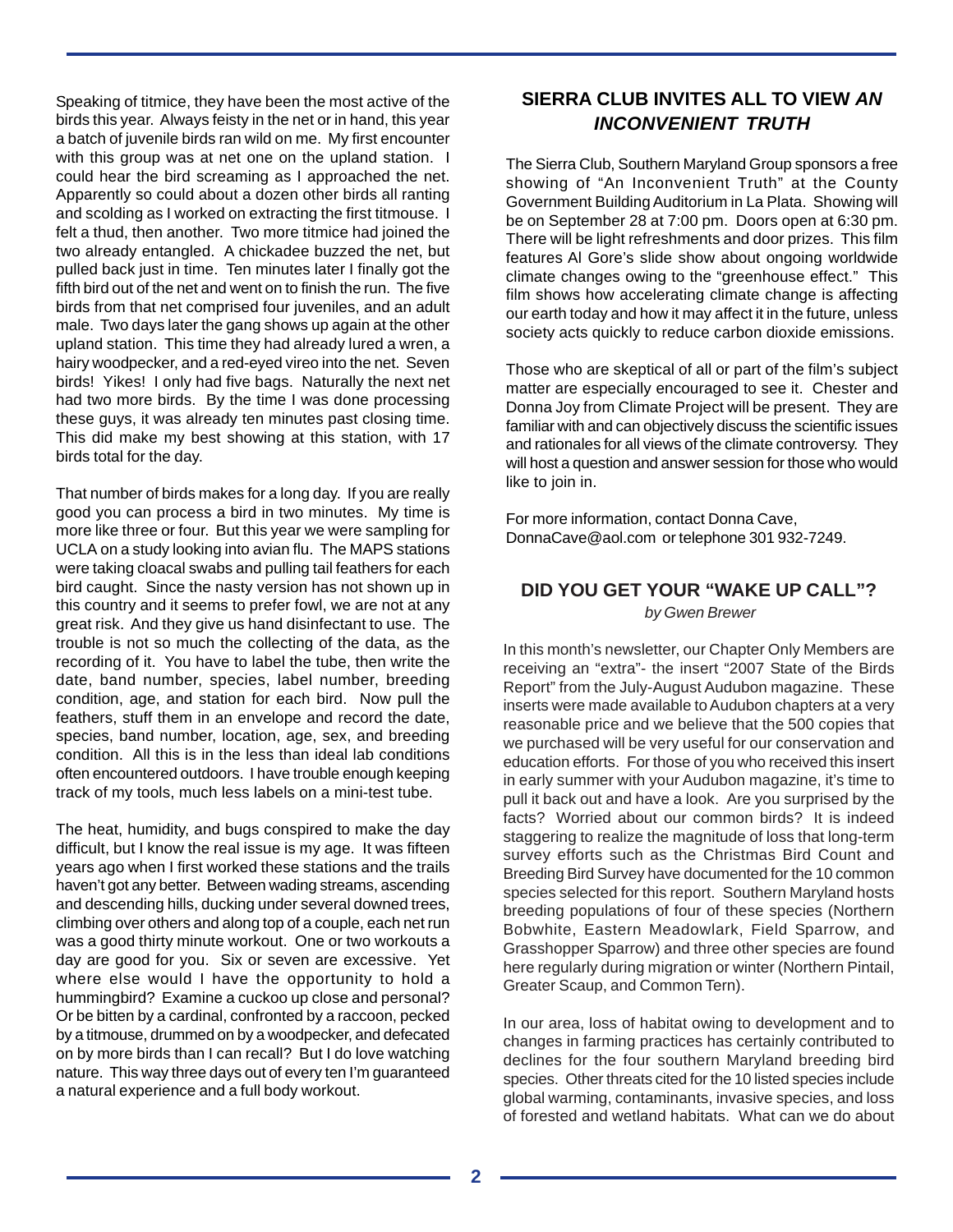this? Fortunately, the article includes a section with some ideas on how we can assist these and other bird species. Heed your wakeup call and act on these suggestions. There are many ways that you can help, including participation in SMAS bird counts and education and outreach efforts. Let's continue to work together to improve the state of the birds in 2007 and beyond!

#### **BIRDING BY ELDERHOSTEL\***

*by Sue Hamilton*

Although I had met many groups of Elderhostellers participating in programs at the Calvert Marine Museum where I worked, I had not participated in a program myself. My first choice was titled 'Hummingbird Hotspots', based in Sierra Vista, in southern Arizona. On Sunday, April 29th, after what seemed to be an uneventful flight to Tucson, I was glad to get to Sierra Vista, but to my horror I discovered I had lost my binoculars.

Luckily for me, our leader had extra binoculars to lend me. There were 23 of us, with three guides and three vans. After an early breakfast Monday, we were all loaded up for a short trip to Fort Huachuca, to some exciting habitats. This military reservation gives access to the Huachuca Mountains. It was hard to pass up the various flycatchers on our way up to the picnic spot. I was also delighting in seeing the red-blooming cactus-like Ocotillo plant and the Cholla cactuses. We all got good views of Dusky-capped Flycatchers, and were able to compare Cassin's Kingbird with Western Kingbird. When we finally arrived at the picnic area, almost everyone headed for the latrine, but a sudden excited murmuring by the stream led me to give up my place in line, and race over in time to gaze at a noisy pair of Elegant Trogons who were interested in a hole in one of the big sycamores by the creek. Western Pewees were noisy and conspicuous, so we learned them well.

After lunch we headed for a bed-and-breakfast property in nearby Patagonia, which was laced with hummingbird feeders. For the first time I heard the loud buzzing of the Broad-billed Hummingbird. A number of benches and chairs were set up for the use of visitors, so down we sat for a fascinating show. Black-chinned Hummingbirds were common, but they made the Magnificent Hummingbirds look huge. There were also Blue-throated Hummingbirds, but the tiny Calliope Hummingbird, with its red gorget, was my favorite.

The next day we visited another property that attracts lots of birds and welcomes guests, this time in the Chiricahua Mountains. I wasn't quite as excited about the Yellowbreasted Chat coming to the fruit feeder as the westerners

Continued on page 4

#### **FOSTER PARENTS NEEDED**



Southern Maryland Audubon Society sponsors the banding of nestling birds of prey, or raptors, with serially numbered aluminum bands in cooperation with the Bird Banding Laboratory of the U. S. Department of the Interior, as part of our bird research and conservation activities in Southern Maryland. Limited numbers

of Osprey and Barn Owl nestlings become available each year for adoption. The gift of \$10 for an Osprey adoption, or of \$25 for a Barn Owl adoption, contributes to a special fund for the support of raptor research and raptor conservation projects. The foster parent receives:

- A certificate of adoption with the number of the U. S. Department of the Interior band, and the location and date of the banding.
- Information on the ecology and migration patterns of the species, photo of a fledgling, and any other information on whereabouts or fate of the bird that may be available.

Interested? Here's how to become a foster parent of an Osprey or a Barn Owl. Send \$10.00 for each Osprey, or \$25 for each Barn Owl to:

**Southern Maryland Audubon Society ATTN: Adoption Program 11350 Budds Creek Rd. Charlotte Hall, Maryland 20622**



| <b>ADOPT A RAPTOR</b>                                                       |  |
|-----------------------------------------------------------------------------|--|
| Name:                                                                       |  |
| Address:                                                                    |  |
|                                                                             |  |
|                                                                             |  |
| I wish to adopt (check one):                                                |  |
| ____ (number of) Osprey, \$10.00 each<br>(number of) Barn Owl, \$25.00 each |  |
| <b>Amount Enclosed:</b>                                                     |  |
| (Make checks payable to:<br><b>Southern Maryland Audubon Society)</b>       |  |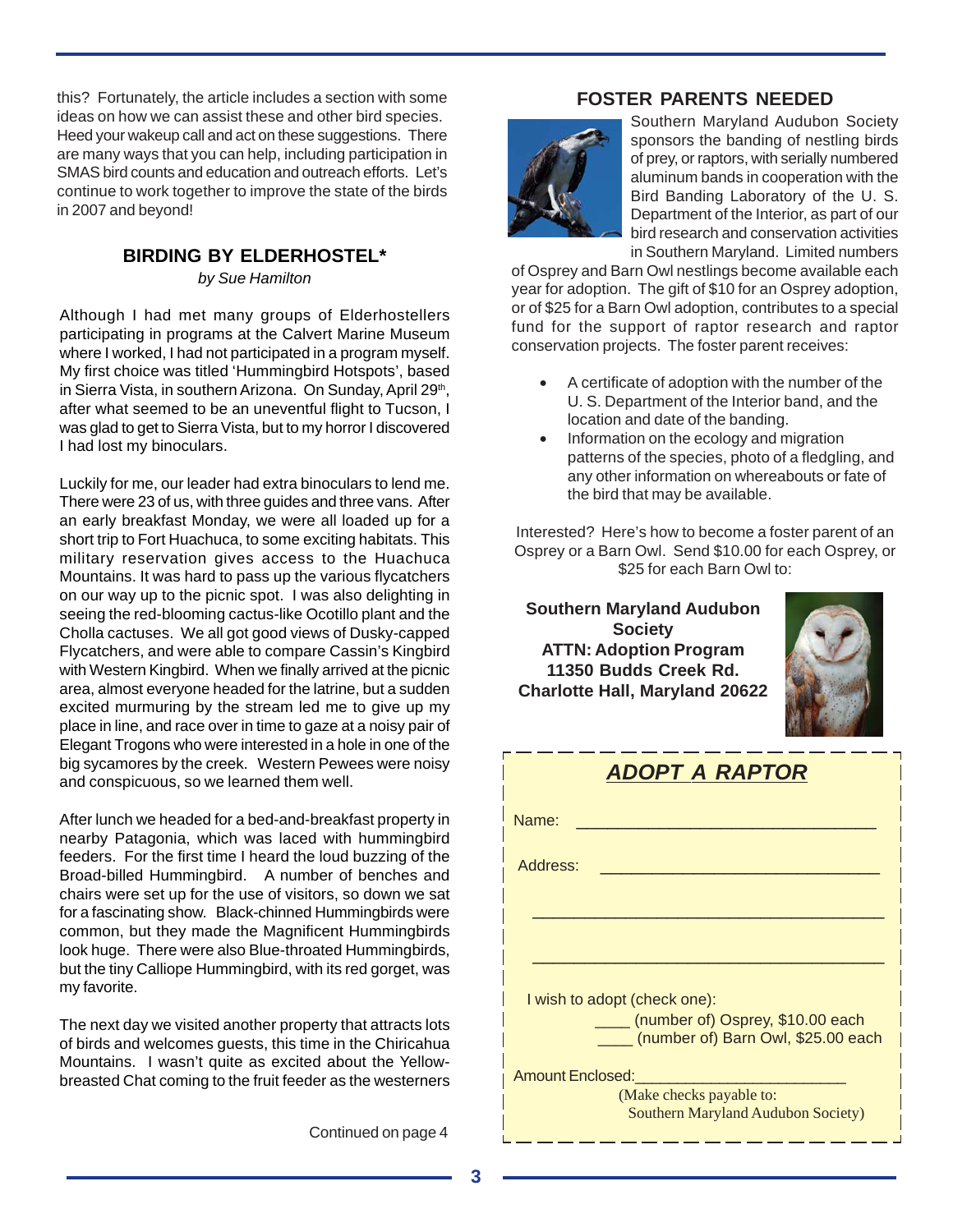were, but I really loved the Lazuli Buntings! Overhead a Zone-tailed Hawk glided, exhibiting its likeness to a Turkey Vulture.

At another location suet feeders brought Arizona Woodpeckers, Gila Woodpeckers and noisy Mexican Jays into view.

Higher up the mountain, near the Patagonia rest stop, we parked the van and watched a circling Gray Hawk high overhead. Then we split up, one group going to the "birdier" place by the stream, while my group headed up the mountain road. An Ash-throated Flycatcher reminded me of our Great Crested. A Thick-billed Kingbird was an exciting find, since its range barely makes it into this area of southern Arizona. The 'lucky' group abandoned the stream and came to see the Kingbird. On the hike back I got good looks at a pair of Hepatic Tanagers.

One evening we went owling: this consisted of driving to a place where an Elf Owl lived in a snag. We were able to see the little owl in her hole, and to see her fly out a little after dark. Her mate was waiting in a nearby tree, so we reluctantly left them to feed their young.

Thursday was to be our most strenuous day. It was also the first time we'd hiked far at high altitude. We headed back to the Huachucas, to climb Sawmill Canyon. We were at about 10,000 feet. I was confident – shall I say cocky?—that I could stay with the leaders. Well, I did, as we managed to find Grace's Warbler and Yellow-eyed Juncos. However, as we turned and started down the mountain, I began to realize that my legs felt like rubber. At lunch, when our leaders asked who was going on the steep hike up to see some reported Spotted Owls in Scheelite Canyon, I miserably kept my hand down. My cohorts explained to me that my muscles were showing oxygen deprivation from the altitude.

The easy alternative was Ramsey Canyon. It was gorgeous. After we spent a few more minutes absorbing the array of hummingbirds at the nature center's feeders, our guide gathered us for a hike up the canyon. I only made it to the first bench, where I sorrowfully watched the others hike up to look for trogons. After they left, I noticed that a Painted Redstart was gleaning insects at the base of a nearby tree, and a Western Tanager was practically sitting on my head. I took out my little digital camera and actually got a decent photo of the cooperative bird! This was pretty nice as a consolation prize. After a few more happy minutes, I heard a sound not unlike a cuckoo. Could it be? A male Elegant Trogon came into view and sang as I gazed at his moving throat. I turned suddenly, and found that I had disturbed the female, who promptly flew off. The seven stalwarts who hiked up the canyon never saw the trogons, but they did see the spotted owls.

Friday took us high up Carr Canyon, also in the Huachucas, where there were some fantastic vistas and beautiful pineoak woodlands. The Olive Warbler was #500 for my life list.

I was surprised at how much this program resembled a straight birding trip. I saw about thirty life birds, at a rate that almost made my head swim. The people I met were interesting, and we shared a number of interests. Our leaders were versed in local history, geology, and botany, so they were able to answer my many questions about this exciting environment.

*\*"Elderhostel is a not-for-profit organization dedicated to providing extraordinary learning adventures for people 55 and over."* —from their website, www. Elderhostel.org, Telephone 1-800-454-5768 to request a free catalog.

#### **MY WEEK IN PARADISE!**

*by Beth Wisotzky*

Everyone has a different definition of paradise. I, being 24 years old, many would think mine would involve an island covered in palm trees, cloudless days, white-sand beaches, and sipping wine with my lobster dinner. Well, don't get me wrong, that definitely describes my ideal paradise, but luckily, I have many definitions of the word. One of those became reality when I spent a week at National Audubon Society's Workshop for Educators Camp on Hog Island in the gorgeous Muscongus Bay off the coast of Damariscotta, Maine.

From the time we arrived to the moment we departed, we campers were treated with courtesy and the utmost of hospitality. The accommodations included two cabin-like buildings that were rustic but a welcome change from what we were all used to. The food was definitely the opposite of rustic, but also something many of us weren't used to. Meals were prepared by their camp chef from scratch, often using fresh ingredients from local farmers. Each meal was healthy, filling, and incredibly tasty; especially the lobster dinner we were able to partake in on the last evening of camp.

Not only were the accommodations and meals spectacular, but the learning and growing that occurred was also amazing. Even though I was the youngest camper there, I never felt that was a hindrance because everyone was learning along with me. Each evening, our schedule for the next day was explained for us, from the early morning bird walks at 6am until the evening 'lectures' (featuring a superb array of guest speakers) at 8pm. Being a hobbyist birder, I got myself up each chilly morning (mornings there were in the 50s F) in order to add more species to my life list. The guest speakers combined with the camp staff had so much knowledge to divulge to us, I am thankful for the handouts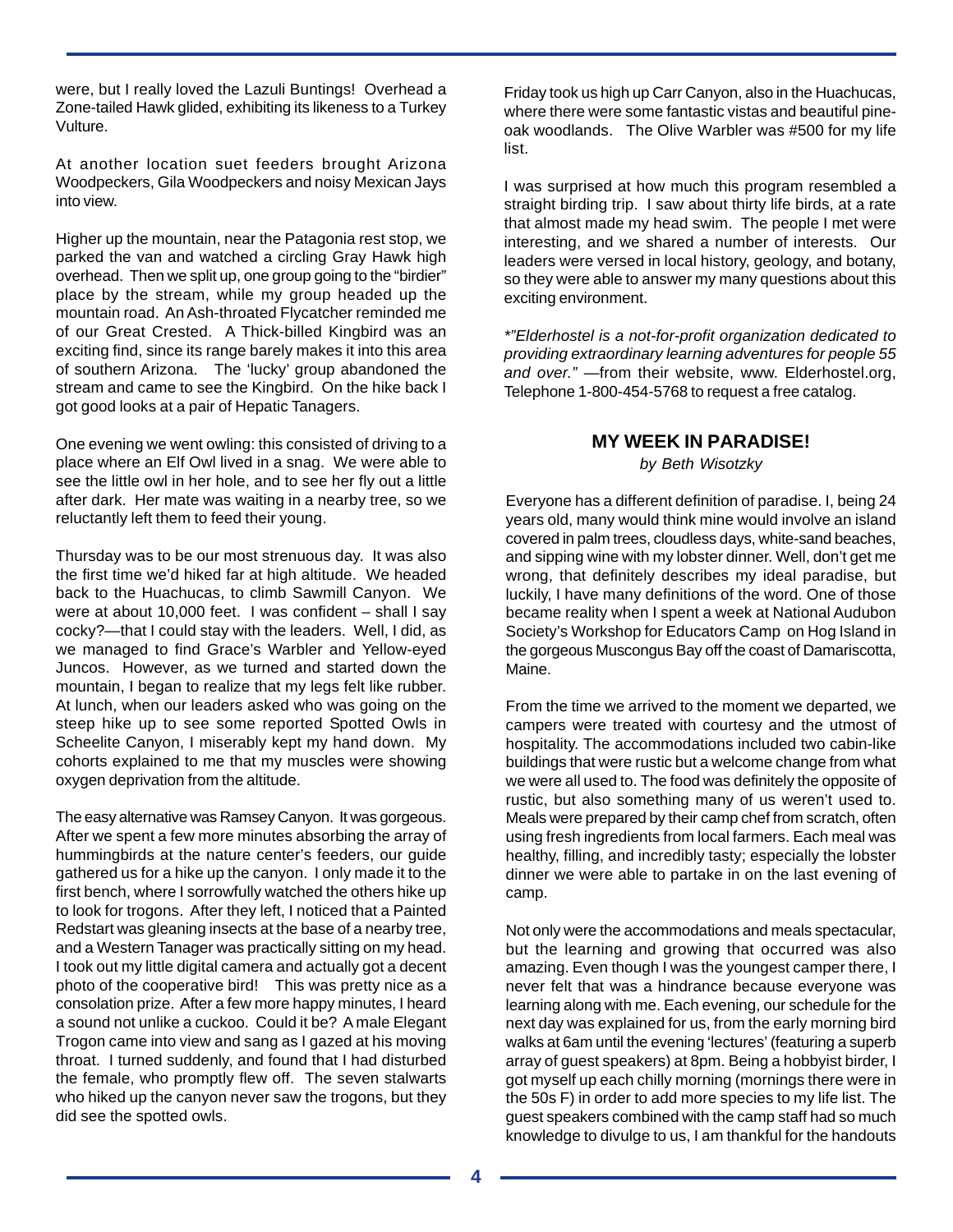and packets that they gave us to take home. I have already used a couple of the lessons and several of the techniques that I learned that week in my own teaching. We even got the rare experience to go on an all-day boating cruise to a couple of distant islands. Despite the overcast, misty day, we were able to see Harbor Seals and birds such as Razorbills, Atlantic Puffins, and Wilson's Storm Petrels (all life-list birds for me).

So yes, the trees weren't exactly palm, the days not very cloudless, and the sands not so white. But, I had a priceless learning experience where I made new friends, ate great food, and got to 'get away from it all' on top of all that. Hog Island has everything to offer…except hogs!

I thank the Southern Maryland Audubon Society for providing me with a scholarship and the opportunity to attend this Workshop.

(*Beth Wisotzkey, naturalist at the Clearwater Nature Center near Clinton, received the SMAS Audubon Ecology Camp Scholarship for 2007, to promote the teaching of conservation and wildlife issues*.)



#### **WELCOME, NEW MEMBERS!**

Suzanne Cox, La Plata Jo Gilhooly, Welcome Catherine Hayden, Loveville Wanna Lewis, Lexington Park Gary & Jane Leyland, Kensington Nancy Schnell, Solomons Jay & Laura Webb, California

#### **SMAS SEEKS HOSPITALITY CHAIRPERSON**

The Board of Directors of the Southern Maryland Audubon Society seeks a volunteer to chair the Hospitality Committee. The Hospitality Committee provides refreshments at the Monthly Meetings throughout the year, and helps organize the Annual Meeting in June. Refreshments typically consist of coffee, tea, and juices to drink, and cookies or brownies to nibble. Committee chairpersons serve as appointed members of the Board of Directors. If you will serve, please contact President Gwen Brewer, tel. 301-843-3524, glbrewer@comcast.net.

#### ○○○○○○○○○○○○○○○○○○○○○○○○○○○○○○○○○○○○○○○○○○○○ ○○○○○○○○○○○○○○○○○○○○○○○○ **MEMBERSHIP APPLICATION**

- Please enroll me as a member of the Audubon Family and the Southern Maryland Audubon Society. I will receive the chapter newsletter, *The Osprey*, and all my dues will support environmental efforts in Southern Maryland.
- Please enroll me as a member of the National Audubon Society at the Introductory Offer. My membership will also include membership in the Southern Maryland Audubon Society. I will receive National's *Audubon* Magazine, the chapter newsletter, *The Osprey*, and support national and local environmental causes. A fraction of my dues will be returned to the local chapter.

|                                                                                                             | Mail to: Southern Maryland Audubon Society<br><b>Attn: Membership</b>   |
|-------------------------------------------------------------------------------------------------------------|-------------------------------------------------------------------------|
|                                                                                                             | <b>P.O.Box 181</b><br><b>Bryans Road, MD 20616</b>                      |
| <b>Chapter-Only Dues</b> (new/renewal)<br>Make check payable to<br><b>Southern Maryland Audubon Society</b> | National Dues, Make check payable to<br><b>National Audubon Society</b> |
| ப                                                                                                           | Introductory Offer - 1 year<br>\$20<br>ப                                |
| Senior/Student 1yr \$15 2yr \$28 3yr \$42                                                                   | Introductory Offer $-2$ year<br>\$30<br>ப                               |
| \$500<br>Individual Lifetime Membership<br>⊔<br>\$250<br>Senior (0ver $62$ )<br>5                           | Senior/Student<br>\$15                                                  |